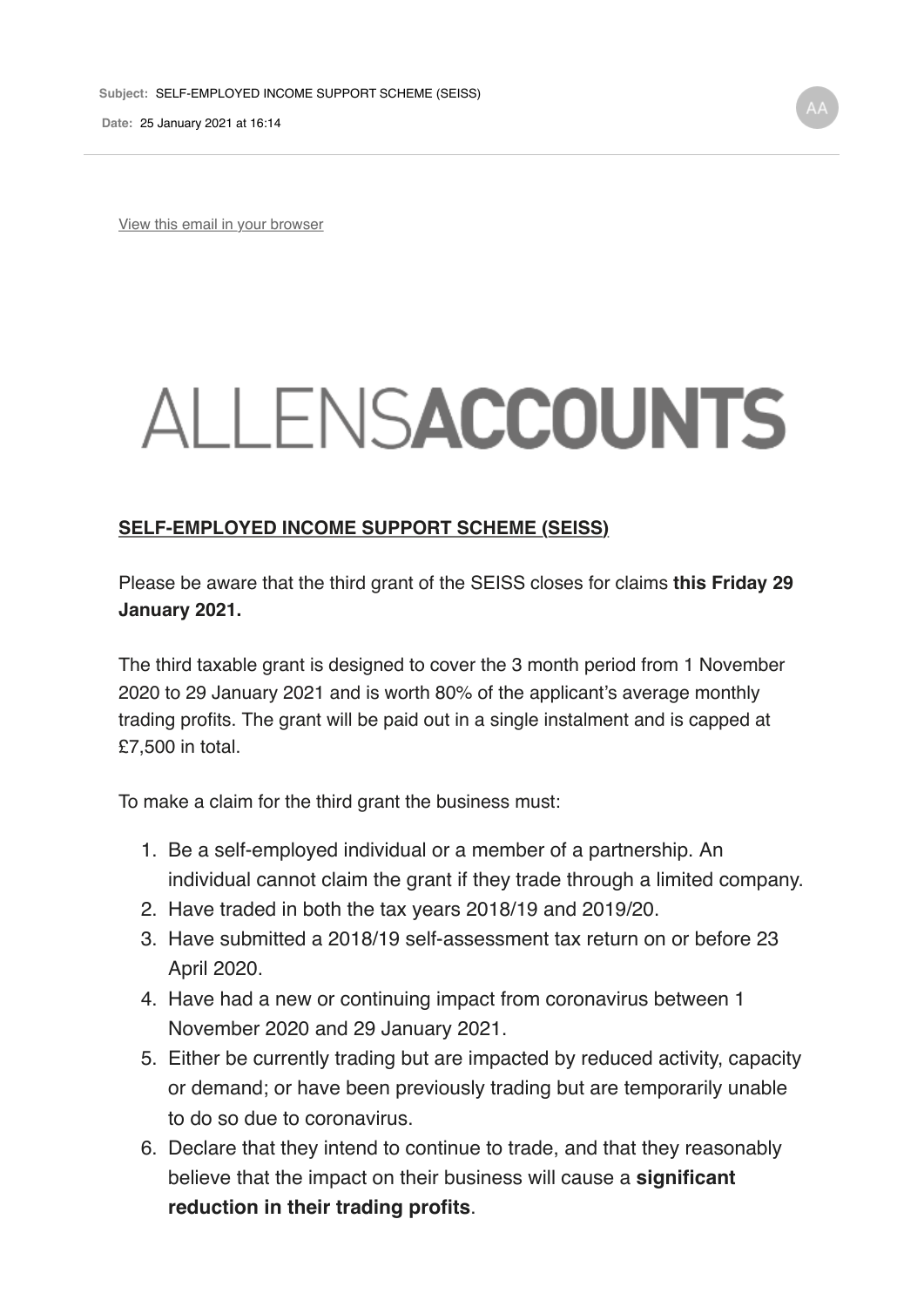7. Only claim if the reduction in profits is caused by reduced business activity, capacity or demand, or inability to trade due to coronavirus during the period 1 November to 29 January 2021.

HMRC say that they have attempted to contact all self-employed people in the UK that may be eligible and, as with previous SEISS grants, claims can only be made by business themselves (not agents such as ourselves)

Similar to the first and second SEISS grants, this third SEISS grant will also be subject to Income Tax and self-employed National Insurance. Alongside the first and second grants, the third SEISS grant should be reported on 2020/21 Self-Assessment tax returns (filing deadline 31 January 2022).

HMRC announced before Christmas that there will also be a fourth SEISS grant designed to cover the three-month period from February 2021 to April 2021. We have not yet heard anything on this will tell you more once the guidance is issued, including how much it will be and the rules for claiming.

https://www.gov.uk/guidance/claim-a-grant-through-the-self-employmentincome-support-scheme

## **PAYING DEFERRED VAT**

Businesses who deferred VAT due from 20 March 2020 to 30 June 2020 have the following options:

- 1. pay in full on or before 31 March 2021; or
- 2. opt in to a new scheme that allows payment in 11 monthly instalments beginning in March 2021.

We have had a number of clients ask how to sign up for this new scheme but unfortunately the online process is not yet available. We are told it will be up and running 'in early 2021'.

As a reminder these payments will be interest free but all instalments must be paid by the end of March 2022.

Businesses will need to opt-in to the scheme and agents such as ourselves are unable to set this up on a client's behalf. The VAT Deferral New Payment Scheme will require a Direct Debit to be set up as part of the digital opt-in process and this